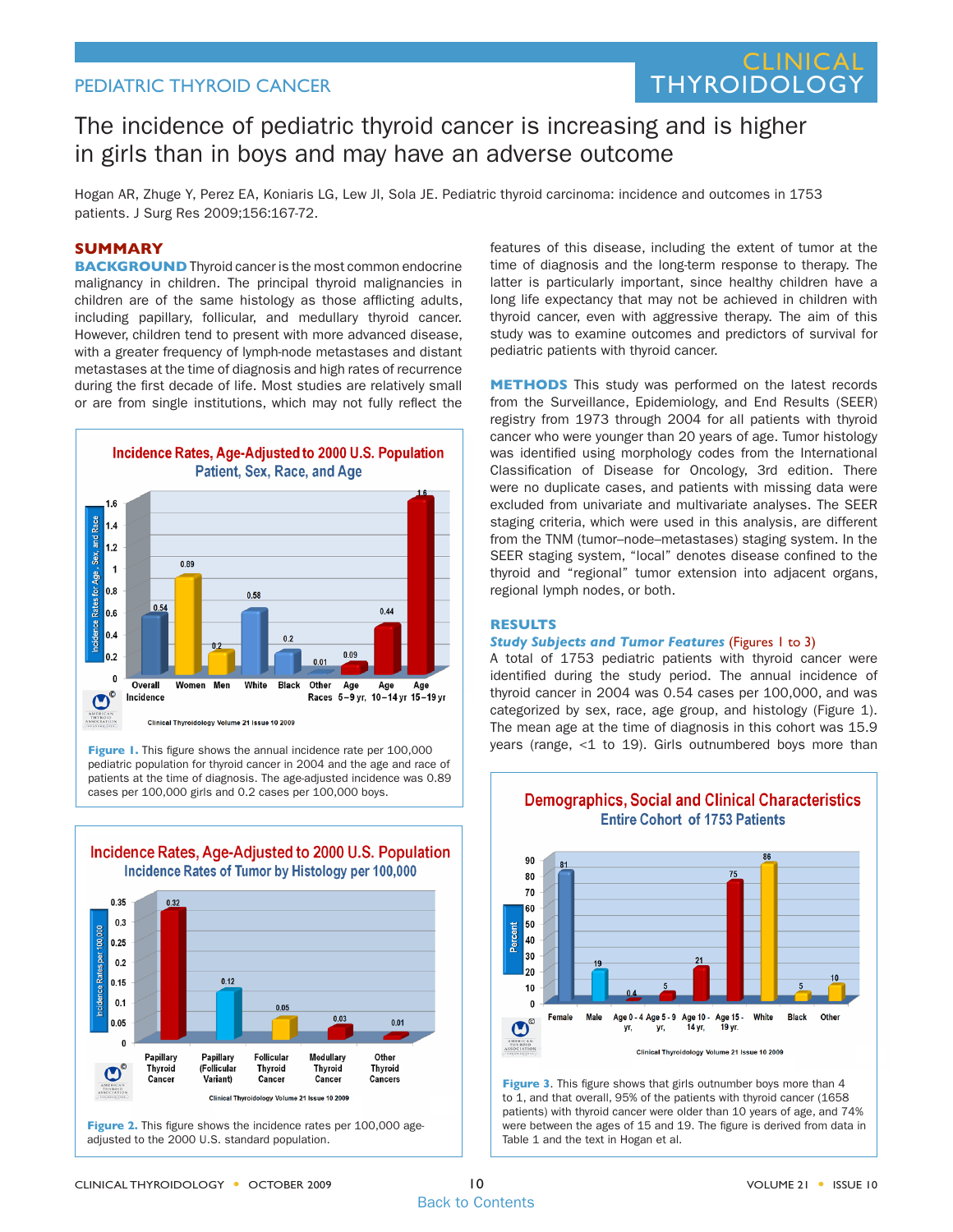## **PEDIATRIC THYROID CANCER Hogan AR, et. al. Hogan AR, et. al. Hogan AR, et. al.**

4 to 1 (1424 vs. 329). A total of 1658 patients (95%) were more than 10 years of age, and 1298 (74%) ranged in age from 15 through 19 years (Figure 1). Tumor histology was papillary thyroid cancer (PTC) in 1044 patients (60%), follicular variant papillary cancer (FVPC) in 398 (23%), and medullary thyroid cancer in 87 (7.6%) (Figure 2). Distant metastases were found in 133 (7.6%) of the patients at the time of diagnosis and were most commonly found in the lung and rarely in the bone or liver. Regional lymph-node metastases were found in 814 patients (46%), and disease confined to the thyroid gland was found in 741 (42%). Here and elsewhere, percentages are rounded to the nearest integer.

#### *Initial Surgical and Medical Therapy* (Figure 4)

Surgery was performed on 1695 patients (97%), but the extent



**Figure 4.** This figure shows the stage, histology, surgery, and radiation features of the entire cohort. PTC = papillary thyroid carcinoma; FTC = follicular thyroid carcinoma. The data are derived from Table 2 in Hogan et al.



**Figure 5.** This figure shows that the mean overall survival for the entire cohort was 30.5 years and the mean disease-specific survival was 31.5 years. Mean disease-specific survival of girls was twofold that of boys.  $*P = 0.0001$ 

of surgery was known in only 901 patients. In this group, total thyroidectomy was performed on 744 patients (86%) and lobectomy was performed on the remaining 157 (18%). Half of the patients received some form of radiation therapy.

#### *Outcome* (Figures 5 and 6)

For the entire cohort, the overall mean survival time was 30.5 years, and the mean disease-specific survival was 31.5 years. Overall mean survival was longer in female patients as compared with male patients (40 vs. 20 years,  $P = 0.0001$ ). However, there were significant differences in survival in patients with tumors of different histology.

Five-, 15- and 30-year survival rates for patients with papillary thyroid cancer were, 98%, 87%, and 91%, respectively, and



**Figure 6.** This figure shows the 5-, 15-, and 30-year survival rates for papillary follicular and medullary thyroid carcinoma  $*P = 0.006$ .



**Figure 7.** This figure shows the five independent variables found on multivariate analysis to be associated with a poor outcome: male sex, nonpapillary histology, distant metastases, no surgery, and radiotherapy.  $*P<0.002$ .  $*P= 0.018$ . CI = confidence interval. The data are derived from Table 3 in Hogan et al.